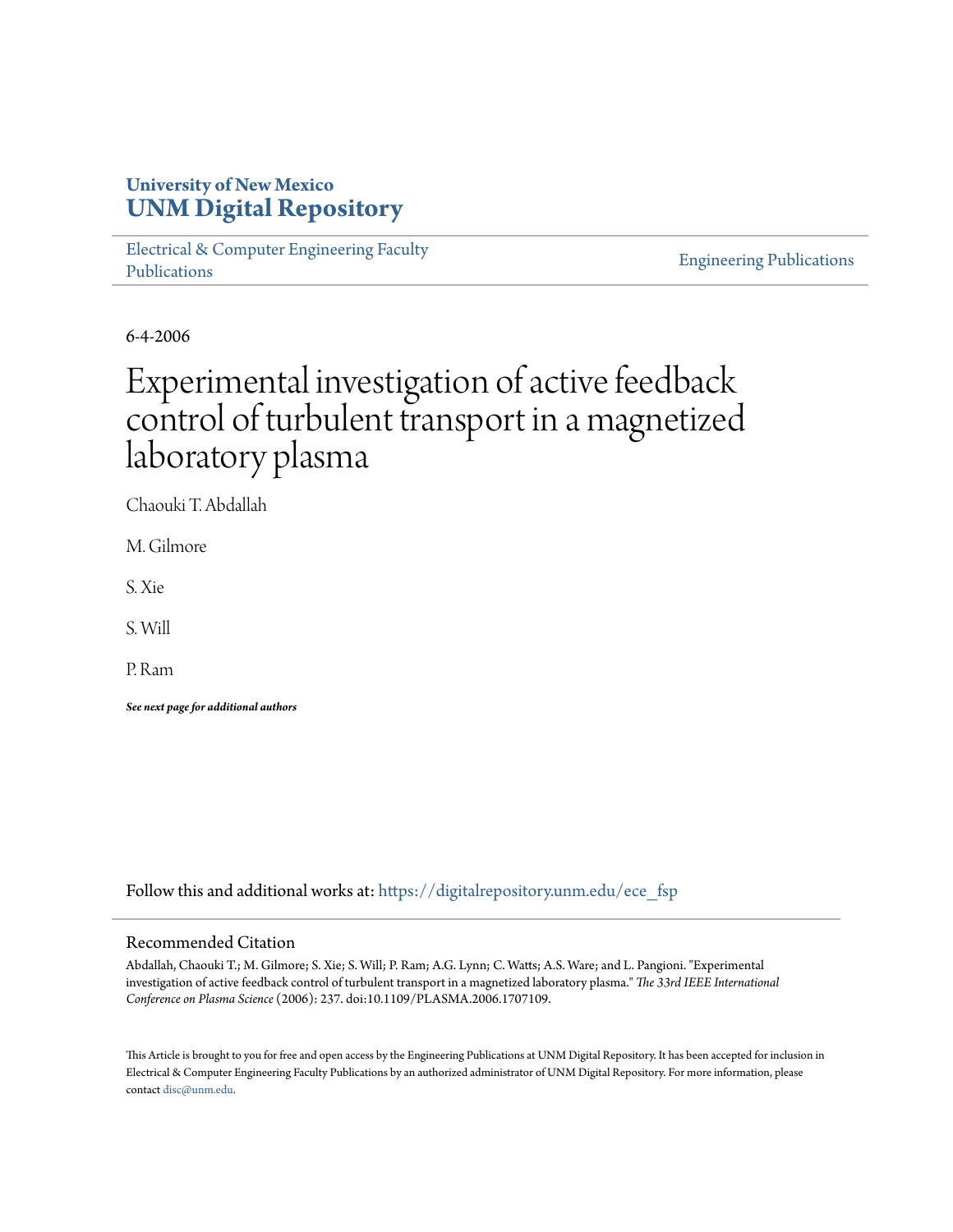#### **Authors**

Chaouki T. Abdallah, M. Gilmore, S. Xie, S. Will, P. Ram, A.G. Lynn, C. Watts, A.S. Ware, and L. Pangioni